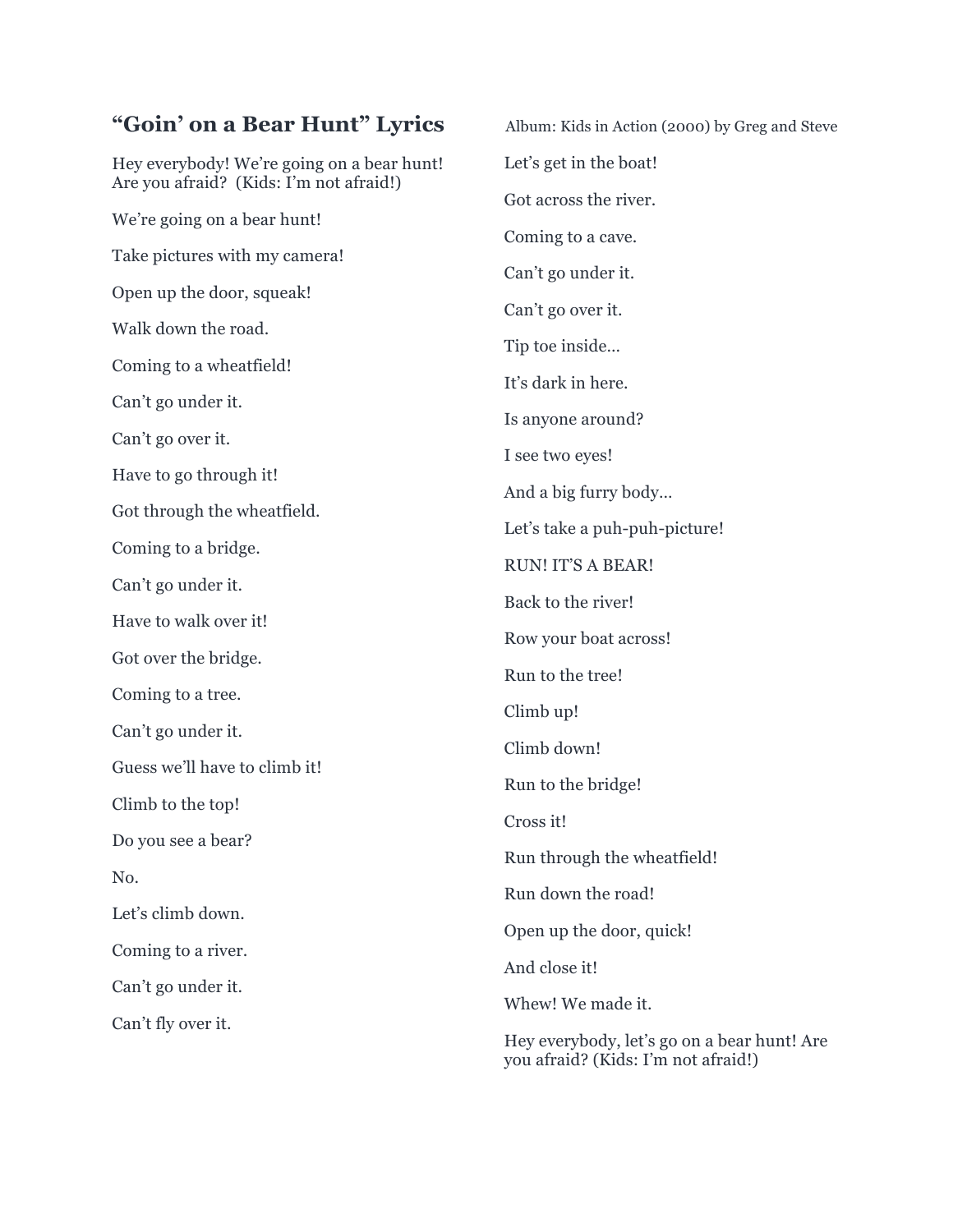## **Goin' on a Bear Hunt: Mad Lib**

| Hey everybody! We're going on a(n) ________________________ (animal) hunt! Are you<br>afraid? |                                                                            |                              |  |
|-----------------------------------------------------------------------------------------------|----------------------------------------------------------------------------|------------------------------|--|
| (Kids: I'm not afraid!)                                                                       |                                                                            |                              |  |
|                                                                                               |                                                                            |                              |  |
|                                                                                               | Take pictures with my camera! Open up the door-squeak! Walk down the road. |                              |  |
|                                                                                               |                                                                            |                              |  |
|                                                                                               | Can't go ___________________________(preposition) it.                      |                              |  |
|                                                                                               | Can't go ___________________________(preposition) it.                      |                              |  |
|                                                                                               | Have to go ____________________(preposition) it!                           |                              |  |
|                                                                                               |                                                                            |                              |  |
|                                                                                               | Coming to $a(n)$ (place #2).                                               |                              |  |
|                                                                                               | Can't go __________________________(preposition) it.                       |                              |  |
|                                                                                               | Can't go _______________________________(preposition) it.                  |                              |  |
|                                                                                               | Have to go ___________________(preposition) it!                            |                              |  |
|                                                                                               | Got ______________(preposition) ________________(place #2).                |                              |  |
|                                                                                               | Coming to $a(n)$ (place #3).                                               |                              |  |
|                                                                                               | Can't go ____________________________(preposition) it.                     |                              |  |
|                                                                                               | Can't go ________________________(preposition) it.                         |                              |  |
|                                                                                               | Have to go ___________________(preposition) it!                            |                              |  |
|                                                                                               |                                                                            |                              |  |
|                                                                                               |                                                                            | Coming to $a(n)$ (place #4). |  |
|                                                                                               | Can't go _________________________(preposition) it.                        |                              |  |
|                                                                                               | Can't go _________________________(preposition) it.                        |                              |  |
|                                                                                               | Have to go _______________________ (preposition) it!                       |                              |  |
|                                                                                               | Got _______________(preposition) __________________(place #4).             |                              |  |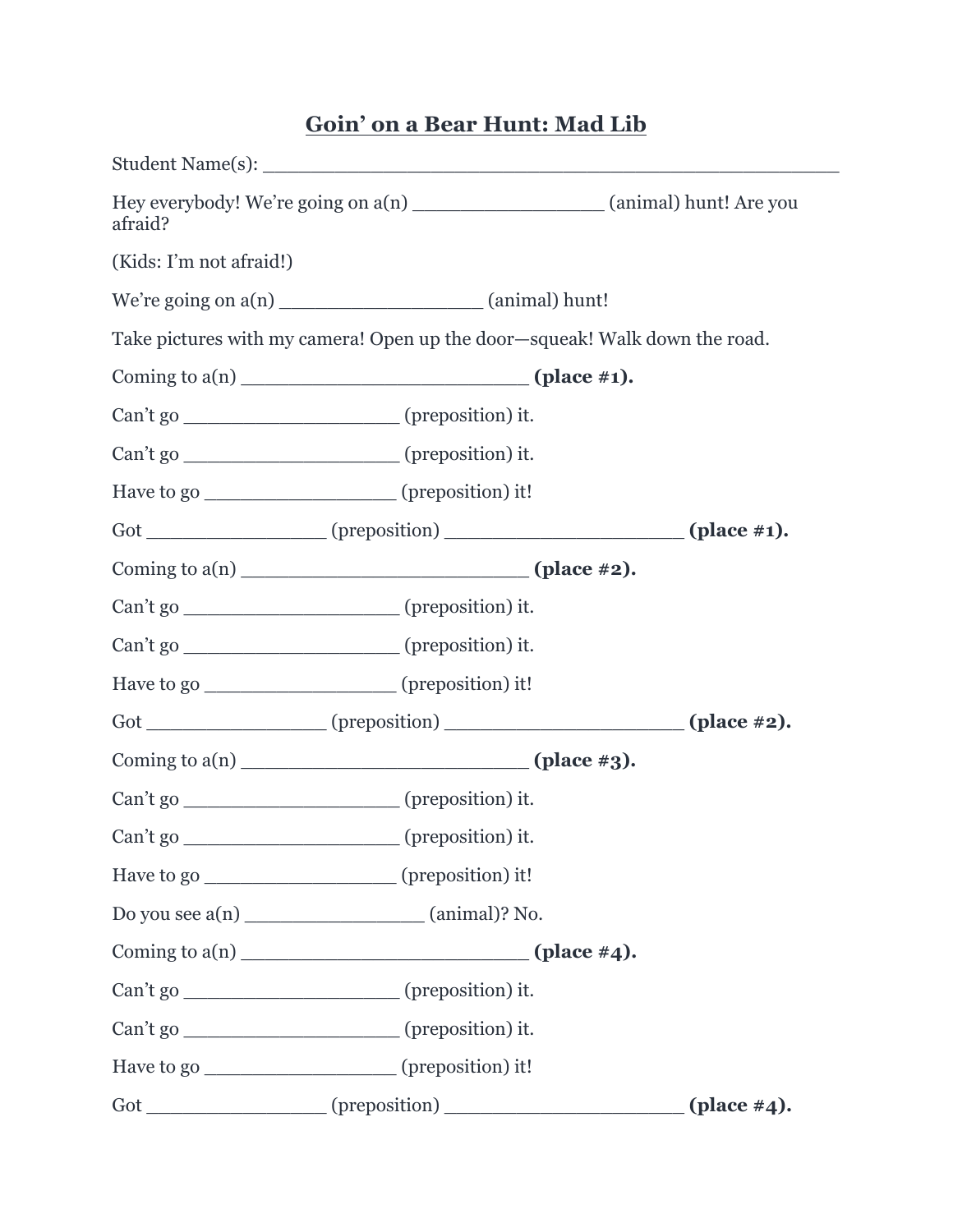| Can't go _________________________(preposition) it.   |                                                                         |  |  |
|-------------------------------------------------------|-------------------------------------------------------------------------|--|--|
| Can't go ___________________________(preposition) it. |                                                                         |  |  |
| Have to go ___________________(preposition) it!       |                                                                         |  |  |
| It's dark in here.                                    |                                                                         |  |  |
| Is anyone around?                                     |                                                                         |  |  |
| I see two eyes!                                       |                                                                         |  |  |
|                                                       | And a(n) _________________(body part) and a _______________(body part)! |  |  |
| Let's take a puh-puh-puh picture!                     |                                                                         |  |  |
|                                                       |                                                                         |  |  |
|                                                       |                                                                         |  |  |
|                                                       | <u>(verb)!</u> (verb)                                                   |  |  |
|                                                       |                                                                         |  |  |
|                                                       | $\overline{\phantom{a}}$ (verb)!                                        |  |  |
|                                                       |                                                                         |  |  |
|                                                       | $\overline{\phantom{a}}$ (verb)!                                        |  |  |
|                                                       |                                                                         |  |  |
|                                                       | (verb)!                                                                 |  |  |
| Run down the road!                                    |                                                                         |  |  |
| Open up the door, quick!                              |                                                                         |  |  |
| And close it!                                         |                                                                         |  |  |
| Whew! We made it.                                     |                                                                         |  |  |
| Hey everybody, let's go on a(n)                       | (animal) hunt!                                                          |  |  |
| Are you afraid? (Kids: I'm not afraid! *laughs*)      |                                                                         |  |  |